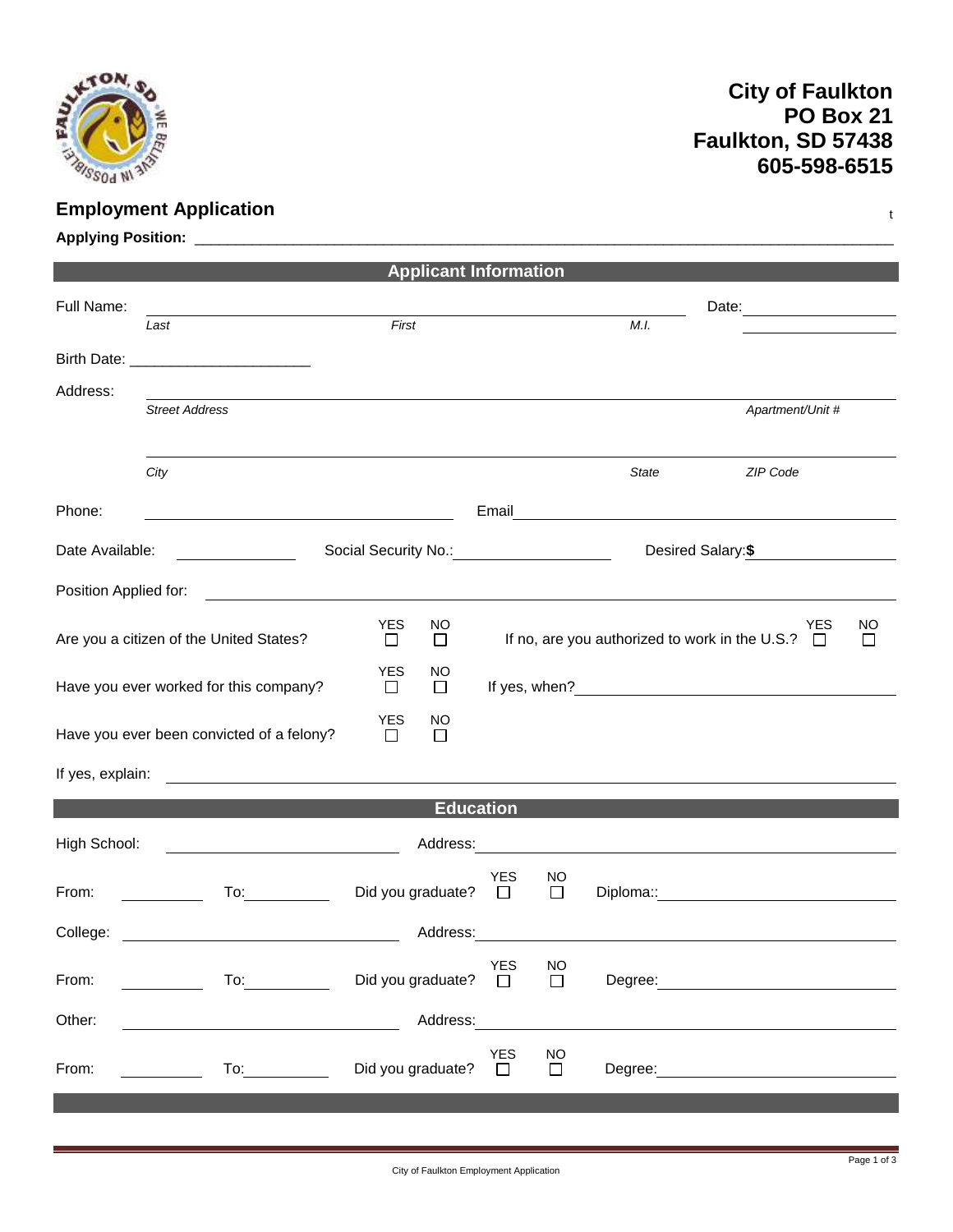## **References**

| Full Name:                                               | <u> 1989 - Johann John Stone, Amerikaansk politiker (* 1958)</u>                                                       |                            |                     |                                                               |  |  |  |  |  |
|----------------------------------------------------------|------------------------------------------------------------------------------------------------------------------------|----------------------------|---------------------|---------------------------------------------------------------|--|--|--|--|--|
| Company:                                                 |                                                                                                                        |                            |                     | Phone: <u>_____________</u>                                   |  |  |  |  |  |
| Address:                                                 |                                                                                                                        |                            |                     |                                                               |  |  |  |  |  |
| Full Name:                                               | <u> 1989 - Johann Stoff, deutscher Stoffen und der Stoffen und der Stoffen und der Stoffen und der Stoffen und der</u> |                            |                     |                                                               |  |  |  |  |  |
| Company:                                                 |                                                                                                                        |                            |                     |                                                               |  |  |  |  |  |
| Address:                                                 | and the control of the control of the control of the control of the control of the control of the control of the       |                            |                     |                                                               |  |  |  |  |  |
| Full Name:                                               | Relationship: 2000                                                                                                     |                            |                     |                                                               |  |  |  |  |  |
| Company:                                                 |                                                                                                                        |                            |                     |                                                               |  |  |  |  |  |
| Address:                                                 |                                                                                                                        |                            |                     |                                                               |  |  |  |  |  |
|                                                          |                                                                                                                        | <b>Previous Employment</b> |                     |                                                               |  |  |  |  |  |
| Company:                                                 | and the control of the control of the control of the control of the control of the control of the control of the       |                            |                     |                                                               |  |  |  |  |  |
| Address:                                                 | and the control of the control of the control of the control of the control of the control of the control of the       |                            |                     | Supervisor: Victor Communication Communication                |  |  |  |  |  |
| Job Title:                                               | Starting Salary:\$                                                                                                     |                            |                     | Ending Salary: \$                                             |  |  |  |  |  |
| Responsibilities:                                        | <u> 1989 - Andrea Stadt Britain, fransk politik (</u>                                                                  |                            |                     |                                                               |  |  |  |  |  |
| From:                                                    | $To: \begin{tabular}{c} \quad \quad \quad & \quad \quad \\ \hline \end{tabular}$                                       |                            |                     |                                                               |  |  |  |  |  |
| May we contact your previous supervisor for a reference? |                                                                                                                        | <b>YES</b><br>$\Box$       | NO<br>П             |                                                               |  |  |  |  |  |
|                                                          |                                                                                                                        |                            |                     |                                                               |  |  |  |  |  |
| Company:                                                 |                                                                                                                        |                            |                     |                                                               |  |  |  |  |  |
| Address:                                                 |                                                                                                                        |                            |                     | Supervisor: <b>Example 2019</b>                               |  |  |  |  |  |
| Job Title:                                               | Starting Salary: \$<br><u> 1980 - Johann Barnett, fransk politik (d. 1980)</u>                                         |                            |                     | Ending Salary:\$                                              |  |  |  |  |  |
| Responsibilities:                                        |                                                                                                                        |                            |                     |                                                               |  |  |  |  |  |
| From:                                                    |                                                                                                                        |                            |                     | Reason for Leaving: Management Control of Reason for Leaving: |  |  |  |  |  |
| May we contact your previous supervisor for a reference? |                                                                                                                        | <b>YES</b><br>⊔            | <b>NO</b><br>$\Box$ |                                                               |  |  |  |  |  |